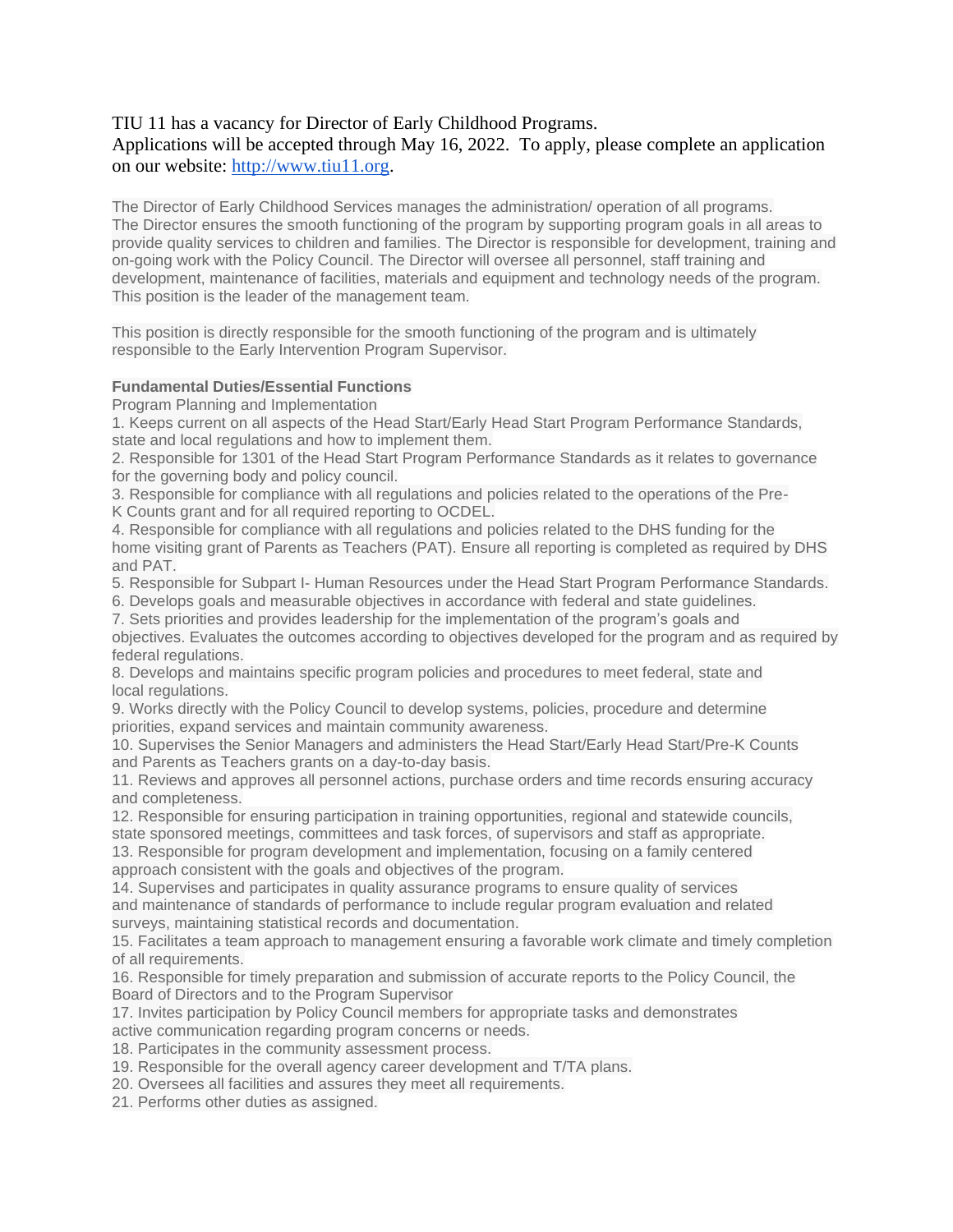Budget and Fiscal

1. Responsible for daily budget oversight. Oversees coding of all payments and reviews detailed weekly transaction reports and budget comparison reports.

2. Identifies and pursues potential additional funding sources, grants, and local monies to support program activities as appropriate.

3. Understands, generates and documents in-kind and other allowable costs applied toward the nonfederal share requirement.

4. Reviews and authorizes all expenditures and disbursements before submission to TIU fiscal department.

5. Prepares required reports for submission to the Executive Director, Policy Council and Board of Directors.

6. Responsible for the determination of allowability, allocability and accountability of all program expenditures.

7. Seeks and applies for other program related grant funding resources.

### Supervision and Training

1. Conducts regularly scheduled staff meetings with senior managers, management staff and direct service staff.

2. Provides oversight and direction to senior managers regarding staffing patterns, job descriptions, performance standards, job priorities, etc.

3. Recruits and discharges staff in partnership with the managers/specialists/supervisors after discussion with program supervisor and following federal guidelines and TIU Special Project Handbook. 4. Sets goals, monitors, provides feedback and evaluates management team staff annually according

to position description, performance standards and agency policy.

5. With the staff person responsible for personnel files, insures maintenance of up-to-date personnel files for all employees.

6. Oversees ongoing training in policies, procedures and program requirements to staff.

7. Oversees orientation and pre-service training to new staff in conjunction with the staff person responsible for personnel as well as the supervisor of the position.

8. Attends training sessions required by the Regional Office, OCDEL and other grant funded program requirements.

### Community Relations/Public Affairs

1. Coordinates and supervises public relations for the program.

2. Coordinates and approves all news media releases in conjunction with the rest of the program.

3. Serves on community task forces and other groups as part of an integrated community services approach.

4. Prepares a year end annual report to capture program activity through data reporting.

Relationship with Policy Council and Agency Board

1. Attends and reports at all Policy Council meetings.

2. Attends TIU Board meetings as requested.

3. Keeps Policy Council informed of general program operations and requests their input and action as required by Head Start Program Performance Standards.

4. Provides or oversees orientation and pre-service training to new Policy Council members.

### Staff Recruitment/Selection/Training

Talented and highly motivated people create highly functioning programs. It is essential that we attract and hire the best possible people so we can provide the highest quality of services for our children and families. It is critical that we prepare staff for the future by developing individual development plans, career development focus and tying it into the agency T/TA plan.

# Fiscal Decisions

Fiscal decisions must be made with thorough knowledge of revenue in mind. Overspending or underspending in this program can occur very rapidly. Expenditures must be made to benefit the children and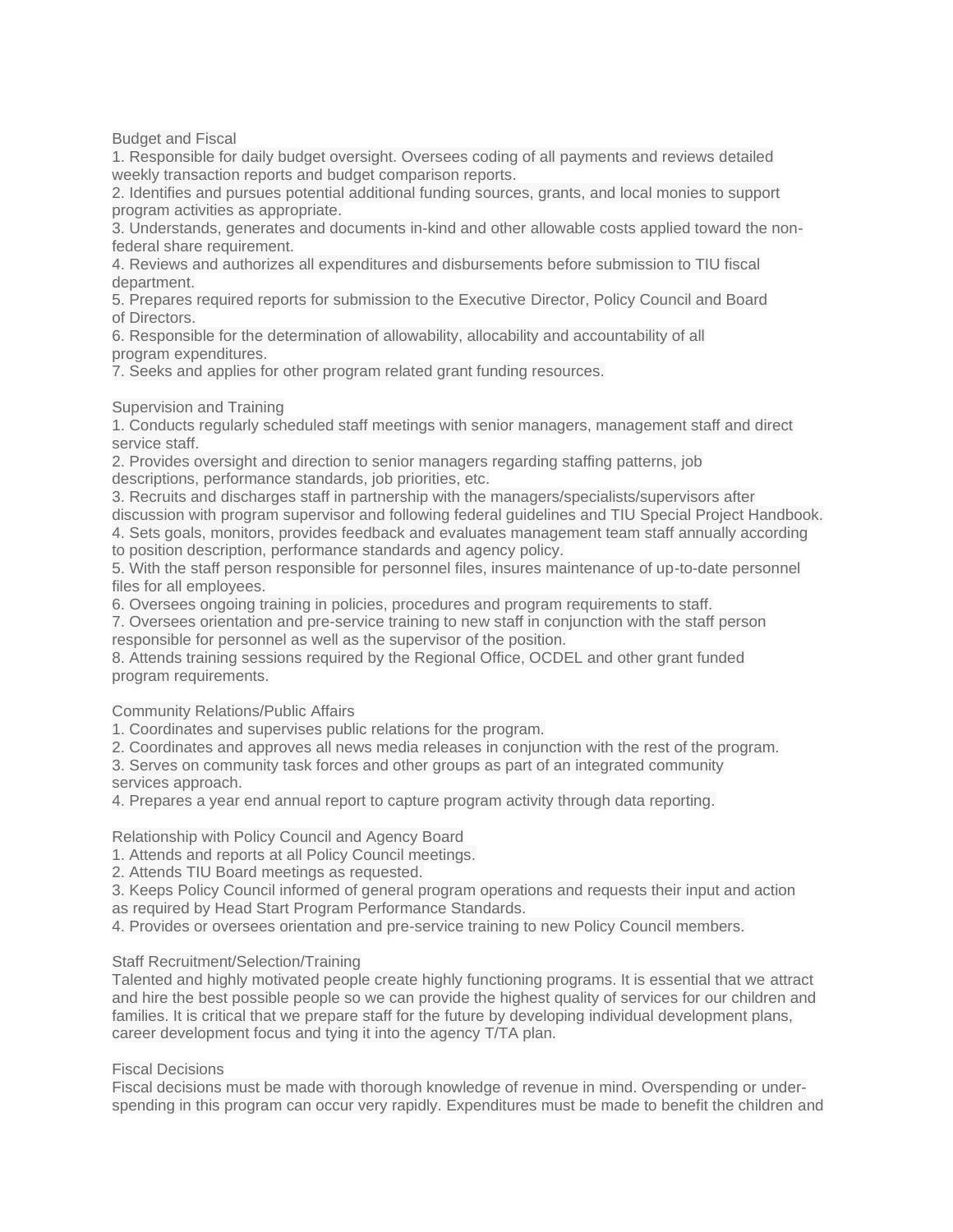parents first, therefore strengthening the program services for them.

# Policy Council/Parents

The Policy Council must be kept informed and participate in decisions as outlined by the Head Start Program Performance Standards. Their input is crucial to the effective functioning of the program. They are responsible for approving the grant application and any major budgetary changes so that funding may continue for the program. Approve the hiring and dismissal of all program staff.

# **Knowledge and Abilities**

1. Thorough knowledge of Head Start / Early Head Start, Pre K and Parents as Teachers programs.

- 2. Knowledge of financial and budgetary management and program administration,
- 3. Knowledge of principles and techniques of supervision and personnel management
- 4. Knowledge of principles of grant preparation
- 5. Well developed public relations skills are required.
- 6. Knowledge of local resources, customs and language is helpful.
- 7. Ability to provide leadership and direction to all program staff, clients and community partners.

8. Ability to successfully manage a multifaceted program and to interpret federal and state laws pertaining to the program.

9. Ability to plan and direct activities; to write goals and objectives and to supervise the work of others. 10. Ability to establish and maintain effective working relationships and to communicate effectively verbally and in writing. Ability to handle complex and difficult assignments.

# Language Skills

- 1. Ability to communicate ideas and instructions orally and in writing.
- 2. Ability to speak, read and write English to understand and be understood by others.
- 3. Ability to write reports and business correspondence.
- 4. Ability to speak before groups of individuals.
- 5. Bilingual skills helpful (English/Spanish).

### Reasoning Skills

1. Ability to define problems, collect data, establish facts, and draw valid conclusions.

2. Ability to interpret an extensive variety of instructions.

3. Ability to summarize conclusions and instructions, then make recommendations and

develop implementation strategies.

4. Ability to maintain strict confidentiality at all times, including the ability to recognize situations in which confidentiality is required.

### Other Skills and Abilities

1. Ability to exhibit patience and tact when communicating with children, families, staff,

management, funding agencies, referral sources and the public.

2. Ability to project professionalism in conducting daily activities.

### Education and Experience

1. Minimum requirement is a Master's degree in Child Development, Early Childhood Education, Human Services or related field with supervisory experience.

2. Minimum of 5-10 year of experience in supervision of staff, fiscal management, and administration.

3. Courses in public administration to include budgeting, personnel, and supervision are helpful.

4. Bilingual (English/Spanish) preferred.

5. The program will verify references and complete a sex offender registry check. An initial health exam with acceptable tuberculosis screening results, a clear criminal records, FBI, and Child Abuse clearances check. These are required post job offers and prior to employment.

6. Current and former Head Start and Early Head Start parents will receive preference for employment vacancies for which they are qualified.

Physical Demands and Working Conditions 1. May be required to lift up to 25 pounds.